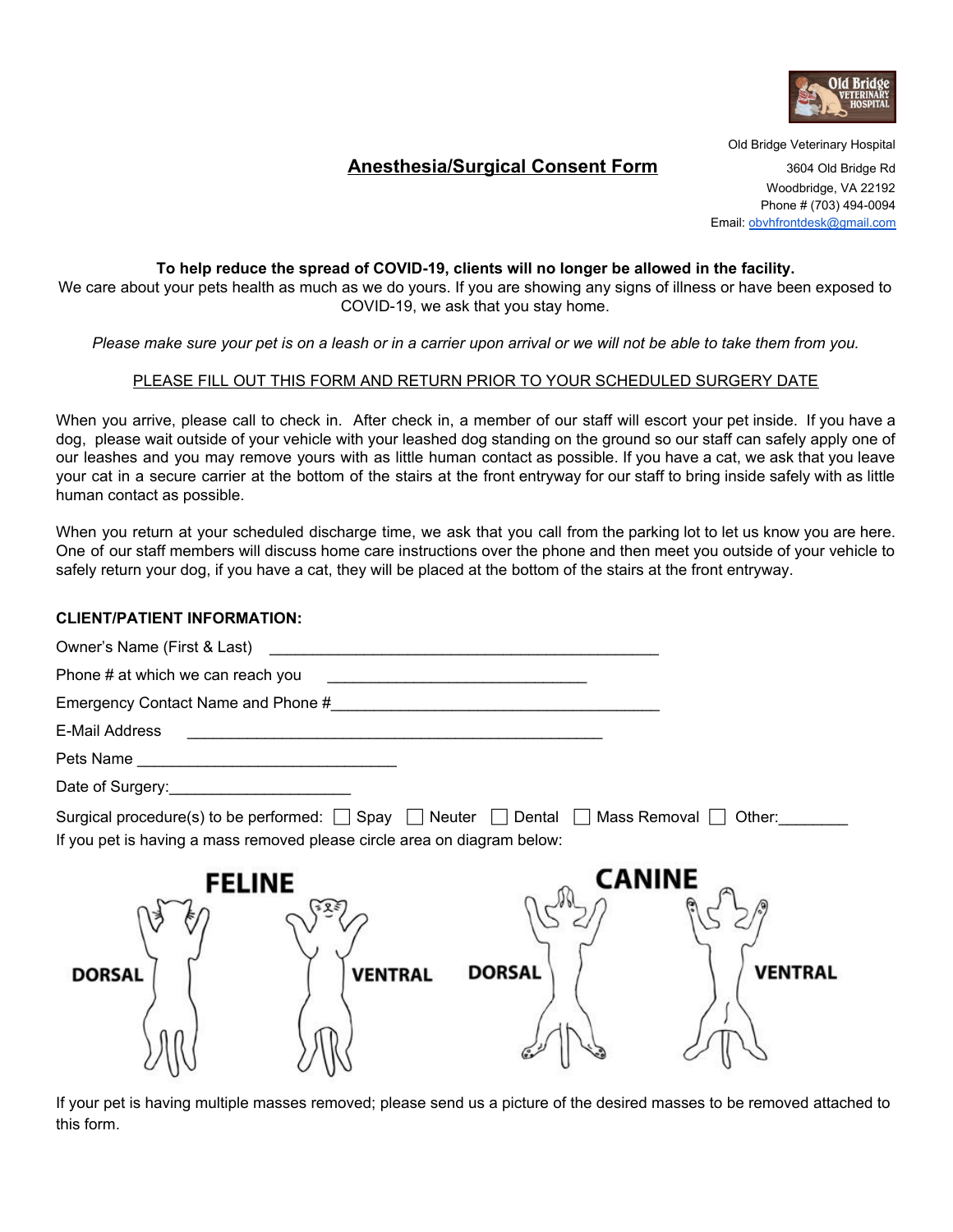| If your pet is having a spay surgery; when was the last heat cycle or vaginal discharge seen:                                                                                                                                   |  |  |
|---------------------------------------------------------------------------------------------------------------------------------------------------------------------------------------------------------------------------------|--|--|
| If your pet has a dental; I understand the American Veterinary Medical Association recommends dental radiographs to                                                                                                             |  |  |
| check for pre-existing conditions before extraction and I am aware that this hospital does not perform dental radiographs.                                                                                                      |  |  |
| I may request a referral to a board certified veterinary dentist if I wish to have this done.                                                                                                                                   |  |  |
| I understand and agree: (Initials _____)                                                                                                                                                                                        |  |  |
| Any issues with vomiting, coughing, diarrhea?<br>Yes<br>No                                                                                                                                                                      |  |  |
| If yes please explain: example and a series of the series of the series of the series of the series of the series of the series of the series of the series of the series of the series of the series of the series of the ser  |  |  |
|                                                                                                                                                                                                                                 |  |  |
|                                                                                                                                                                                                                                 |  |  |
| Will your pet be taking any medications within 24 hours of scheduled surgery? $\Box$ Yes<br>No                                                                                                                                  |  |  |
|                                                                                                                                                                                                                                 |  |  |
|                                                                                                                                                                                                                                 |  |  |
|                                                                                                                                                                                                                                 |  |  |
|                                                                                                                                                                                                                                 |  |  |
|                                                                                                                                                                                                                                 |  |  |
| Does your pet have any food allergies? $\Box$ Yes<br>No If yes please explain:                                                                                                                                                  |  |  |
| I understand that some risks always exist with anesthesia and/or surgery and that I am encouraged to discuss any<br>concerns I have about those risks with the attending veterinarian before the procedure(s) is/are initiated. |  |  |
| Any concerns or questions regarding the surgical procedure? $\Box$ Yes $\Box$ No                                                                                                                                                |  |  |
| If yes please explain: The state of the state of the state of the state of the state of the state of the state of the state of the state of the state of the state of the state of the state of the state of the state of the   |  |  |
|                                                                                                                                                                                                                                 |  |  |

Pets having surgery will need to be fasted overnight. Please pick up and/or remove any food left out for your pet by 9:00pm the night before surgery. Water can be left out for pets to drink. I understand and agree: (Initials \_\_\_\_\_\_)

#### **PRE-ANESTHETIC TESTING:**

A complete physical exam will be performed on your pet prior to the surgical procedure. However, this may not identify all systemic or metabolic problems. For this reason, we require that your pet have pre-anesthetic bloodwork to evaluate major organ functions prior to anesthesia. This blood work consist of:

For pets under 8 yrs old, we require a PCV (pack cell volume) to check for anemia and Chem 10 to check for kidney, liver and glucose levels.

For pets 8 yrs old and older, we require a CBC to check for anemia, infections and certain blood clotting problems and Chem 17 to check for kidney, liver, glucose and pancreas levels.

□ Blood work done (within 30 days) Date blood work was tested: \_\_\_\_\_\_\_\_\_

# **PAIN MEDICATION:**